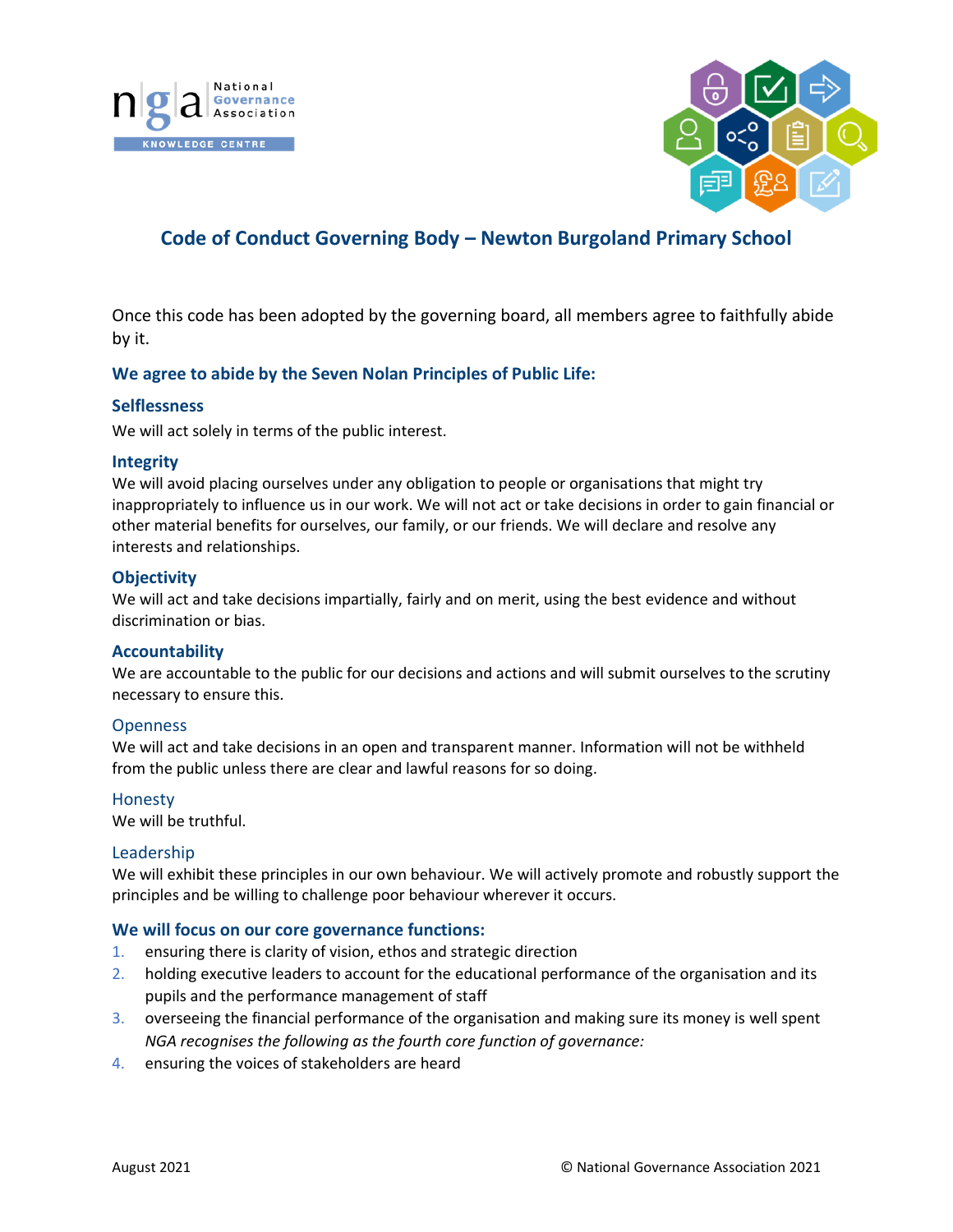

# **As individual board members, we agree to:**

# Fulfil our role & responsibilities

- 1. We accept that our role is strategic and so will focus on our core functions rather than involve ourselves in day-to-day management.
- 2. We will develop, share and live the ethos and values of our school/s.
- 3. We agree to adhere to school policies and procedures as set out by the relevant governing documents and law.
- 4. We will work collectively for the benefit of the school.
- 5. We will be candid but constructive and respectful when holding senior leaders to account.
- 6. We will consider how our decisions may affect the school and local community.
- 7. We will stand by the decisions that we make as a collective.
- 8. Where decisions and actions conflict with the Seven Principles of Public Life or may place pupils at risk, we will speak up and bring this to the attention of the relevant authorities.
- 9. We will only speak or act on behalf of the board if we have the authority to do so.
- 10. We will fulfil our responsibilities as a good employer, acting fairly and without prejudice.
- 11. When making or responding to complaints we will follow the established procedures.
- 12. We will strive to uphold the school's reputation in our private communications (including on social media).
- 13. \*We will not discriminate against anyone and will work to advance equality of opportunity for all.

#### Demonstrate our commitment to the role

- 1. We will involve ourselves actively in the work of the board, and accept our fair share of responsibilities, serving on committees or working groups where required.
- 2. We will make every effort to attend all meetings and where we cannot attend explain in advance why we are unable to.
- 3. We will arrive at meetings prepared, having read all papers in advance, ready to make a positive contribution and observe protocol.
- 4. We will get to know the school well and respond to opportunities to involve ourselves in school activities.
- 5. We will visit the school and when doing so will make arrangements with relevant staff in advance and observe school and board protocol.
- 6. When visiting the school in a personal capacity (for example, as a parent or carer), we will continue to honour the commitments made in this code.
- 7. We will participate in induction training and take responsibility for developing our individual and collective skills and knowledge on an ongoing basis.

#### Build and maintain relationships

- 1. We will develop effective working relationships with school leaders, staff, parents and other relevant stakeholders from our local community.
- 2. We will express views openly, courteously and respectfully in all our communications with board members and staff both inside and outside of meetings.
- 3. \*We will work to create an inclusive environment where each board member's contributions are valued equally.
- 4. We will support the chair in their role of leading the board and ensuring appropriate conduct.